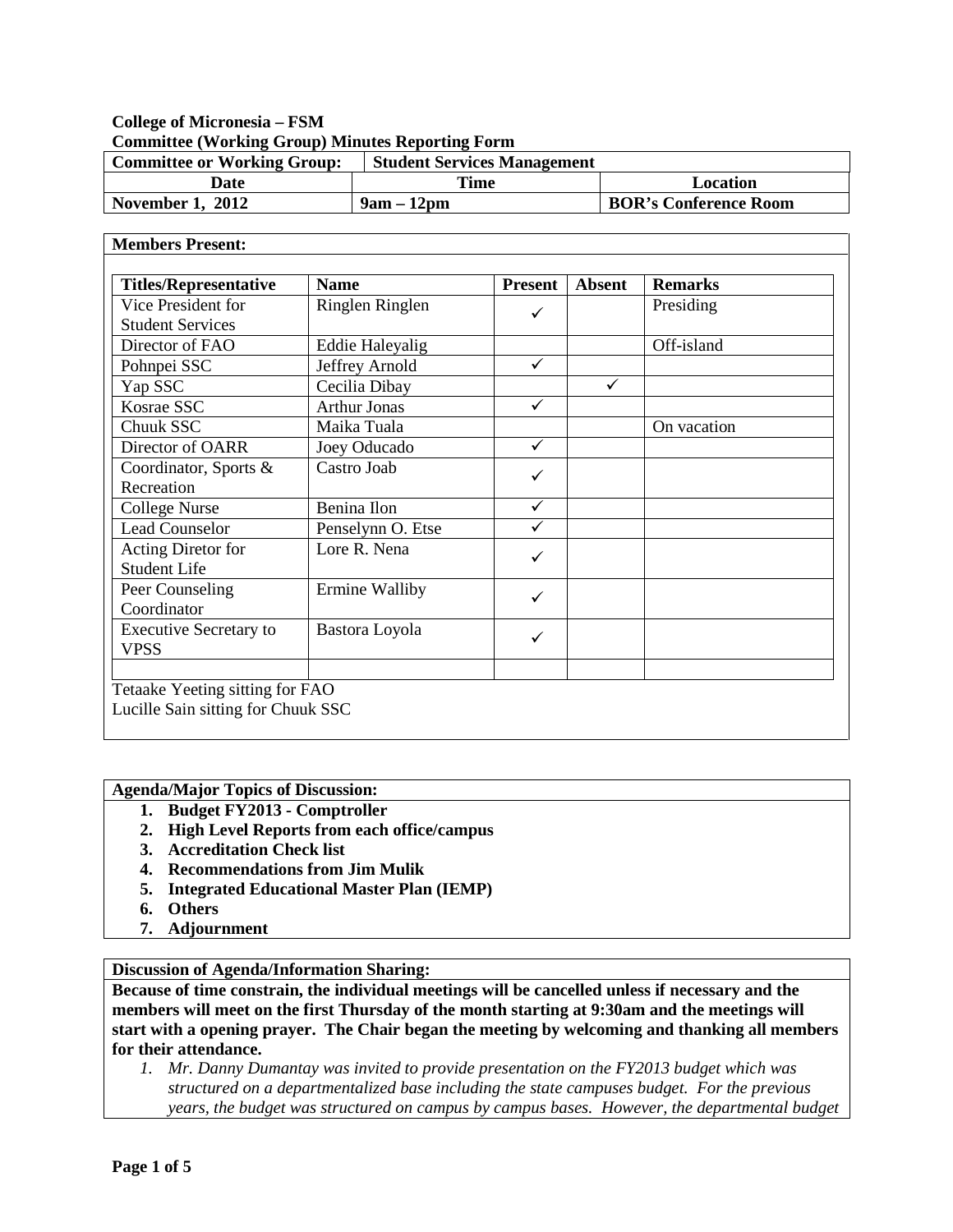*was restructured back to the state campuses for FY2013.*

- *2. A. SSC, Kosrae Campus*
	- *269 students registered for Fall 2012*
	- *Processed add & drops for 124 students*
	- *5 applications for graduation have been filed*
	- *Conducted the FAFSA online training and more than 20 students participated*
	- *32 students were recruited for the tutorial service \*The Chair welcomed Arthur on board and thanked him for his report. \*Joey and the Chair recommended that everyone conduct a pre and post evaluation for all workshops given for documentation purposes.*
	- *B. Student Life*
		- *8 Resident Assistants were hired for both boys and girls residence halls and would like to thank the offices that participated in the training of these RAs.*
		- *Working in the dormitory is not an easy job, it's a big challenge and one of the best accomplishments to report is that she had earned the trust and respect from her fellow workers and most of the dormitory residents.*
		- *Searching for a dependable female advisor as soon as possible for the girl's dorm.*
		- *The dormitory student organization just had a Halloween party and with the help from the security officers, everything went smoothly. Not only that they had fun but they also raised funds by charging admission fee for their upcoming activities.*
		- *Responsibilities of handling incident reports were currently transferred back from the security office. Things are getting back to normal slowly but surely. \*\*\*VPSS commended on Lore's leadership and commitment and also appreciated the support from her support staff.*
	- *C. Dispensary*
		- *Two major activities coming up soon, World Diabetes on November 16, 2012 and the World Aids Day is scheduled on December 7, 2012. Screening for STI for this year will be conducted at Pohnpei campus and will contact the Nurse at Pohnpei campus for more details.*
	- *D. SSC, Chuuk Campus*
		- *Grateful to report that they now had a new campus dean.*
		- *Thankful for the site visits from the national campus, especially to VPIEQ. It was really helpful for them.*
		- *Career Day activities were successful last Tuesday October 30, 2012, eight different departments including a representative from UH, Hilo participated.*
		- *Completed their assessment worksheets and sent to VPSS*
		- *Now working on the upcoming visioning summit for Chuuk campus*
		- *Student Body Association is now established and their minutes are posted on the wiki.*
		- *Conducting student services meetings on a weekly basis.*
		- *Deficiency rate for last Fall 2011 was 66% however this Fall 2012 was 57%, there's a slide improvement.*
		- *As for sports activities, students showed on the deficiency list were not allowed to play until they're okay by the counseling office.*
		- *Intramural games are on-going and the basketball games will start on November 15, 2012.*
	- *E. SSC, Pohnpei Campus*
		- *Student Life hours are now extended to Sunday afternoon for students, faculty and staff to play board games and socialize.*
		- *Intramural games just ended.*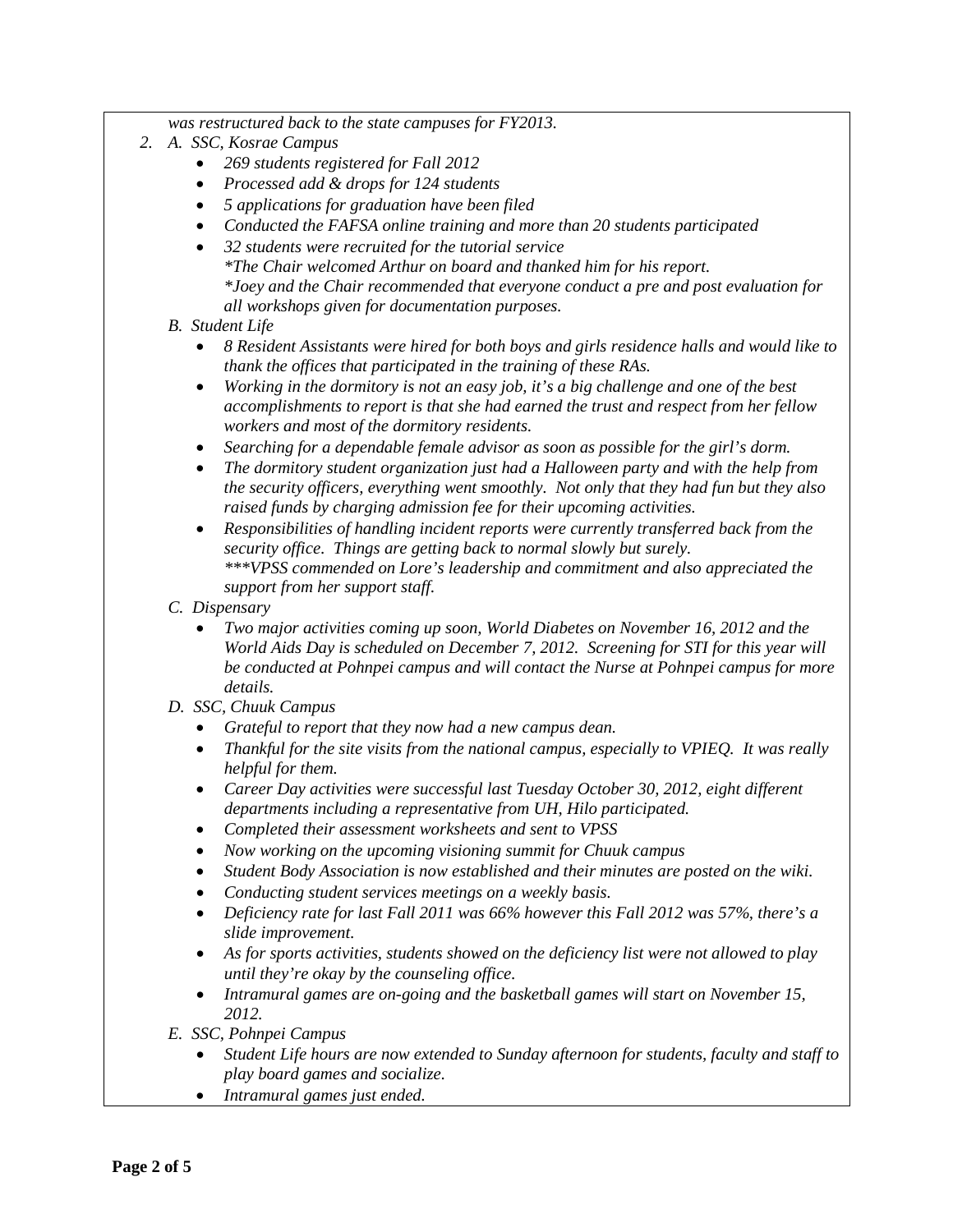- *SBA with the Comptroller and Bookstore Manager celebrated the Halloween activities and it was successful and fun.*
- *Issuance of citations for betelnut violator are on-going, the first offender will receive a written reprimand letter and is required to do hands on work with maintenance and the custodian. Students are now avoiding chewing and spitting on campus.*
- *433 students showed on the Fall 2012 mid-term deficiency list.*
- *43 candidates applied for Fall 2012 graduation.*
- *Starting this school year students are required to verify their FAO documents and the process of collecting their documents are really difficult. The staffs are conducting workshops on the awareness of SAP and the new changes of their eligibility requirements.*
- *F. Financial Aid* 
	- *Director Eddie is still off-island.*
	- *Processing of pell grants awards among the campuses are on-going:*

| Campus          | No. of Awards | <b>Amount of Awards</b> |
|-----------------|---------------|-------------------------|
| <b>National</b> | 589           | \$1,529,159.00          |
| Pohnpei         | 390           | \$822,471.00            |
| Chuuk           | 96            | \$251,147.00            |
| Kosrae          | 112           | \$242,159.00            |

*Yap campus is still in the process of collecting data from their students.*

- *Work study program is on-going for National, Pohnpei and Yap campuses. Applications for Chuuk campus have been approved and timesheets are yet to be submitted. Kosrae campus is still in the process of submitting their applications.*
	- *In respond to the two questions raised by the SBA student at Chuuk campus*
		- *1) Work study commences right after add/drop period because that's when student's schedule can no longer be changed. The cause of delay for the state campuses in submission of requests for positions and work study applications is that they are sending the documents via air mail. Will recommend that they send the documents electronically to expedite the process.*
		- *2) As soon as scholarship checks are received, a memo will be sent to business office to release the checks after verification of student's status.*
- *G. Counseling*
	- *Held a substance abuse prevention activity and appreciated the assistance of all the offices that were involved in the organization of the activity.*
	- *Six tutors are approved for this semester.*
	- *Education USA college fair is scheduled on November 14, 2012 in the practice gym, representative from UH, Hilo and College of Marshall Islands will be participating.*

*\*\*\*VPSS met with VPIA and Director of Academic Affairs in reference to improve the first year program. It was also decided that the Director of Academic Affairs and the Counselor at Pohnpei campus are tasked to write up the College 101 course outline. The decision was for the counselors to have close collaboration with the faculty in identifying the at risk students as early as two weeks into the semester instead of right before the deficiency list has gone out . Another suggestion is to have the collaboration with the trio program to utilize their model by working with the high schools in getting them ready for the COMET.*

- *H. Sports & Recreation*
	- *Intramural games are on-going, all players are required to sign liability waivers for participating in the games*
	- *SBA office is under construction by the maintenance staff and will be permanently located at the gym*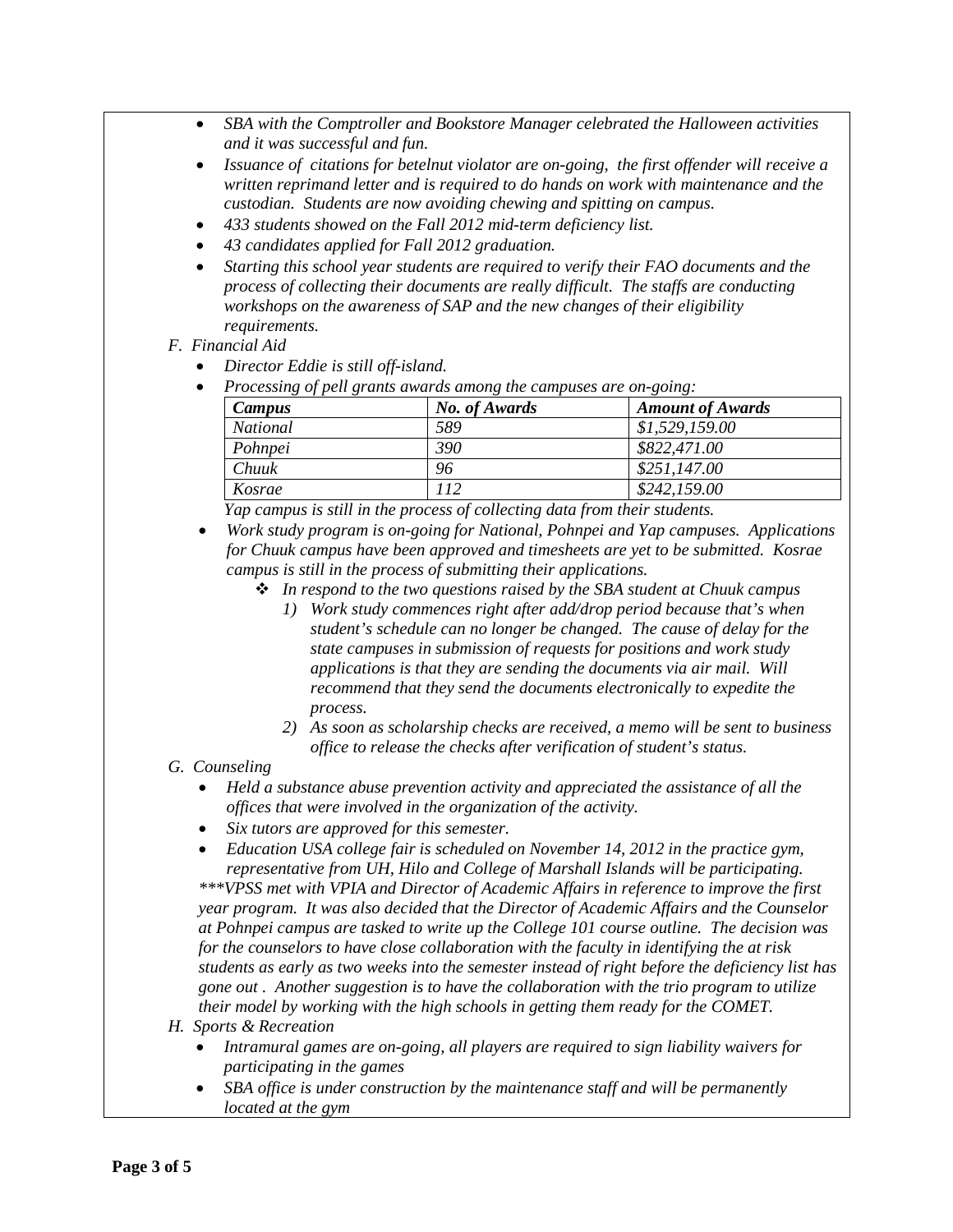- *In preparation for the upcoming leadership conference for FSM and State governments.*
- *System wide teleconference meeting for the Student Body Association went well. Each campus SBA will take turn chairing each meeting. They will be meeting on a monthly basis. Because of time limit, VPSS suggested they prioritized their agenda items and will maintain a monthly meeting. There were some questions/concerns raised and the responses will be posted on the wiki page after submitting to VPIEQ.*
- *I. Admissions & Records*
	- *Fall 2012 COMET schedules*
		- *November 15 – Pohnpei campus*
		- *November 16 – Yap campus*
		- *November 19 – Chuuk campus*
		- *For Kosrae campus the COMET will be based on VPIA's trip*
	- *RAR committee met yesterday and endorsed a new reading test for the COMET, the criteria remain the same.*
	- *Early registration for continuing students will be from November 5-9. As requested from the President, it will start from 9am to 4pm with no lunch break and this applies to all campuses because most of the students are free during lunch break. Target for National campus is to register 600 students. All schedules are available on the SIS so students can start viewing them.*
	- *Graduation for National and Pohnpei campuses will be on December 20, 2012. Accepted and processed 208 applications that will be joined with the summer graduates. Grades are due on December 17. Rehearsal will be on December 19.*
	- *Still awaiting the FY2014 outcomes from some of the offices. For consistency purposes, it was recommended and agreed by the members that each office come up with one high level outcome to be linked to the educational master plan.*
- *J. Peer Counseling*
	- *A program review was conducted two years ago to all family planning programs in the FSM and the College. There were cited for 86 counts with recommendations and this month they are coming back to review the corrective action plans in Yap on November 25, 2012. Some of recommendations for the meeting is to come up with common forms to be used with all the programs at the state level to meet the requirements of Title X program. To have a MOU between the college, state hospital or the private clinics for student's referrals since there's no physician at the college.*
- *K. VPSS*
	- *Requested both Dorm Manager and Health Assistant positions be reinstated. The President and the cabinet members recommended for the department to wait for the Consultant's (Barbara Fineman) recommendation and the dispensary to utilize the Nurse at Pohnpei campus due to our budget situation for now. For administrative assistance, can contract existing staff for help.*
- *3. Requested for the last time to any member who has an item on the Accreditation checklist to please forward to him to be forwarded to VPIEQ.*
- *4. Recommendations from Jim Mullik were forwarded by VPSS to the managers*
	- 1) *Assessment plans (work sheet 1, 2, 3) to be posted on the wiki page by the end of this month.*
	- 2) *Determining a structure of lining how the service areas at the state campus will work with and/or communicate with service areas and directors at the national campus particularly in setting goals in work sheet 1, 2, 3.*
	- 3) *Ensuring that student services department is clearly identified in the integrated educational master plan. The managers had some concerns on the component of student services in the integrated educational master plan, it focused mostly on*